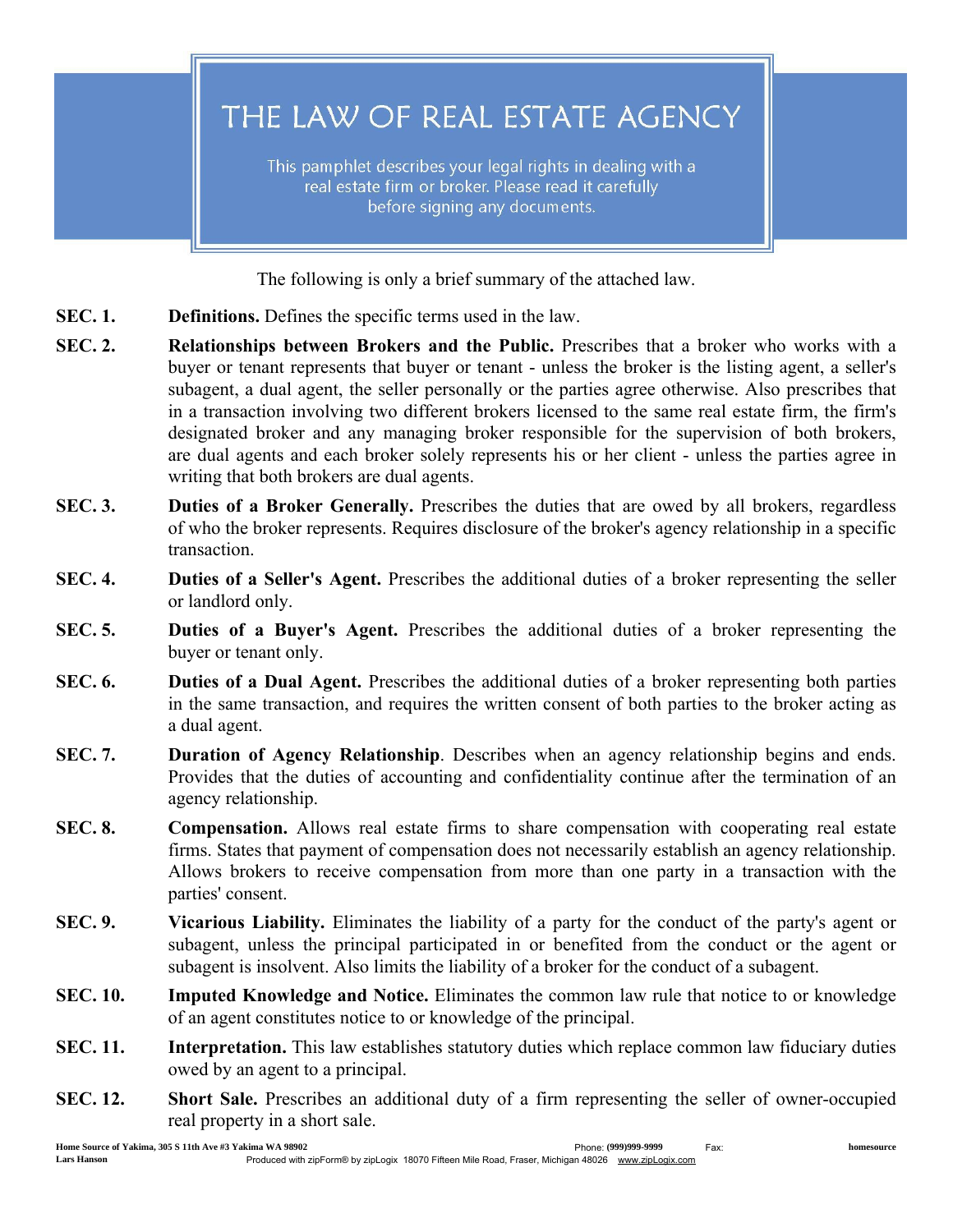## SECTION 1:

### DEFINITIONS.

Unless the context clearly requires otherwise, the definitions in this section apply throughout this chapter.

(1) "Agency relationship" means the agency relationship created under this chapter or by written agreement between a real estate firm and a buyer and/or seller relating to the performance of real estate brokerage services.

(2) "Agent" means a broker who has entered into an agency relationship with a buyer or seller.

(3) "Broker" means broker, managing broker, and designated broker, collectively, as defined in chapter 18.85 RCW, unless the context requires the terms to be considered separately.

(4) "Business opportunity" means and includes a business, business opportunity, and goodwill of an existing business, or any one or combination thereof when the transaction or business includes an interest in real property.

(5) "Buyer" means an actual or prospective purchaser in a real estate transaction, or an actual or prospective tenant in a real estate rental or lease transaction, as applicable.

(6) "Buyer's agent" means a broker who has entered into an agency relationship with only the buyer in a real estate transaction, and includes sub-agents engaged by a buyer's agent.

(7) "Confidential information" means information from or concerning a principal of a broker that:

(a) Was acquired by the broker during the course of an agency relationship with the principal;

(b) The principal reasonably expects to be kept confidential;

(c) The principal has not disclosed or authorized to be disclosed to third parties;

(d) Would, if disclosed, operate to the detriment of the principal; and

(e) The principal personally would not be obligated to disclose to the other party.

(8) "Dual agent" means a broker who has entered into an agency relationship with both the buyer and seller in the same transaction.

(9) "Material fact" means information that substantially adversely affects the value of the property or a party's ability to perform its obligations in a real estate transaction, or operates to materially impair or defeat the purpose of the transaction. The fact or suspicion that the property, or any neighboring property, is or was the site of a murder, suicide or other death, rape or other sex crime, assault or other violent crime, robbery or burglary, illegal drug activity, gang-related activity, political or religious activity, or other act, occurrence, or use not adversely affecting the physical condition of or title to the property is not a material fact.

(10) "Owner-occupied real property" means real property consisting solely of a single-family residence, a residential condominium unit, or a residential cooperative unit that is the principal residence of the borrower.

(11) "Principal" means a buyer or a seller who has entered into an agency relationship with a broker.

(12) "Real estate brokerage services" means the rendering of services for which a real estate license is required under chapter 18.85 RCW.

(13) "Real estate firm" or "firm" have the same meaning as defined in chapter 18.85 RCW.

(14) "Real estate transaction" or "transaction" means an actual or prospective transaction involving a purchase, sale, option, or exchange of any interest in real property or a business opportunity, or a lease or rental of real property. For purposes of this chapter, a prospective transaction does not exist until a written offer has been signed by at least one of the parties.

(15)"Seller" means an actual or prospective seller in a real estate transaction, or an actual or prospective landlord in a real estate rental or lease transaction, as applicable.

(16)"Seller's agent" means a broker who has entered

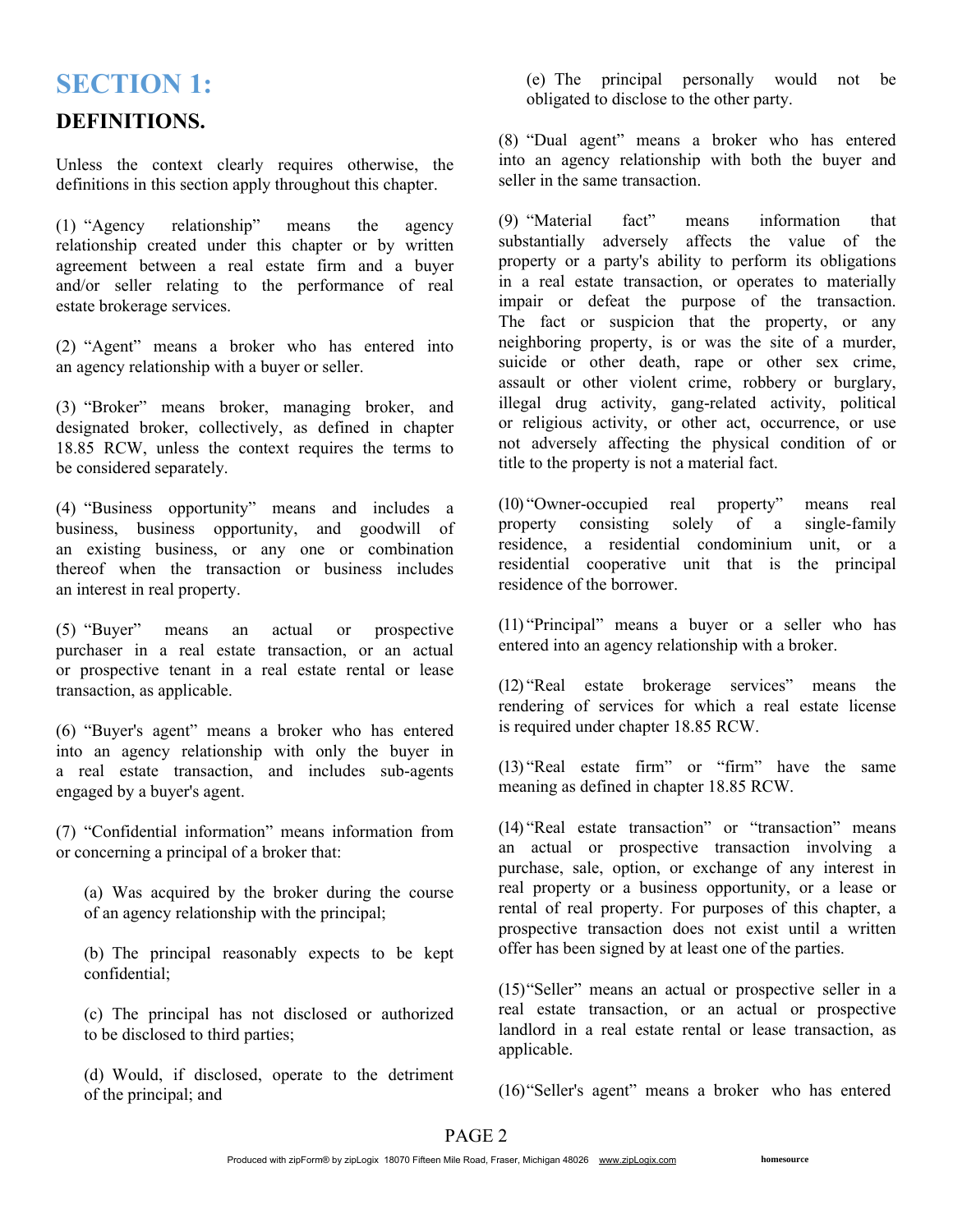into an agency relationship with only the seller in a real estate transaction, and includes subagents engaged by a seller's agent.

(17) "Subagent" means a broker who is engaged to act on behalf of a principal by the principal's agent where the principal has authorized the broker in writing to appoint subagents.

## SECTION 2:

#### RELATIONSHIPS BETWEEN BROKERS AND THE PUBLIC.

(1) A broker who performs real estate brokerage services for a buyer is a buyer's agent unless the:

(a) Broker's firm has appointed the broker to represent the seller pursuant to a written agency agreement between the firm and the seller, in which case the broker is a seller's agent;

(b) Broker has entered into a subagency agreement with the seller's agent's firm, in which case the broker is a seller's agent;

(c) Broker's firm has appointed the broker to represent the seller pursuant to a written agency agreement between the firm and the seller, and the broker's firm has appointed the broker to represent the buyer pursuant to a written agency agreement between the firm and the buyer, in which case the broker is a dual agent;

- (d) Broker is the seller or one of the sellers; or
- (e) Parties agree otherwise in writing after the broker has complied with RCW 18.86.030(1)(f).

(2) In a transaction in which different brokers affiliated with the same firm represent different parties, the firm's designated broker and any managing broker responsible for the supervision of both brokers, is a dual agent, and must obtain the written consent of both parties as required under RCW 18.86.060. In such case, each of the brokers shall solely represent the party with whom the broker has an agency relationship, unless all parties agree in writing that the broker is a dual agent.

(3) A broker may work with a party in separate transactions pursuant to different relationships, including, but not limited to, representing a party in one transaction and at the same time not representing that party in a different transaction involving that party, if the broker complies with this chapter in establishing the relationships for each transaction.

## SECTION 3:

#### DUTIES OF A BROKER GENERALLY.

(1) Regardless of whether a broker is an agent, the broker owes to all parties to whom the broker renders real estate brokerage services the following duties, which may not be waived:

- (a) To exercise reasonable skill and care;
- (b) To deal honestly and in good faith;

(c) To present all written offers, written notices and other written communications to and from either party in a timely manner, regardless of whether the property is subject to an existing contract for sale or the buyer is already a party to an existing contract to purchase;

(d) To disclose all existing material facts known by the broker and not apparent or readily ascertainable to a party; provided that this subsection shall not be construed to imply any duty to investigate matters that the broker has not agreed to investigate;

(e) To account in a timely manner for all money and property received from or on behalf of either party;

(f) To provide a pamphlet on the law of real estate agency in the form prescribed in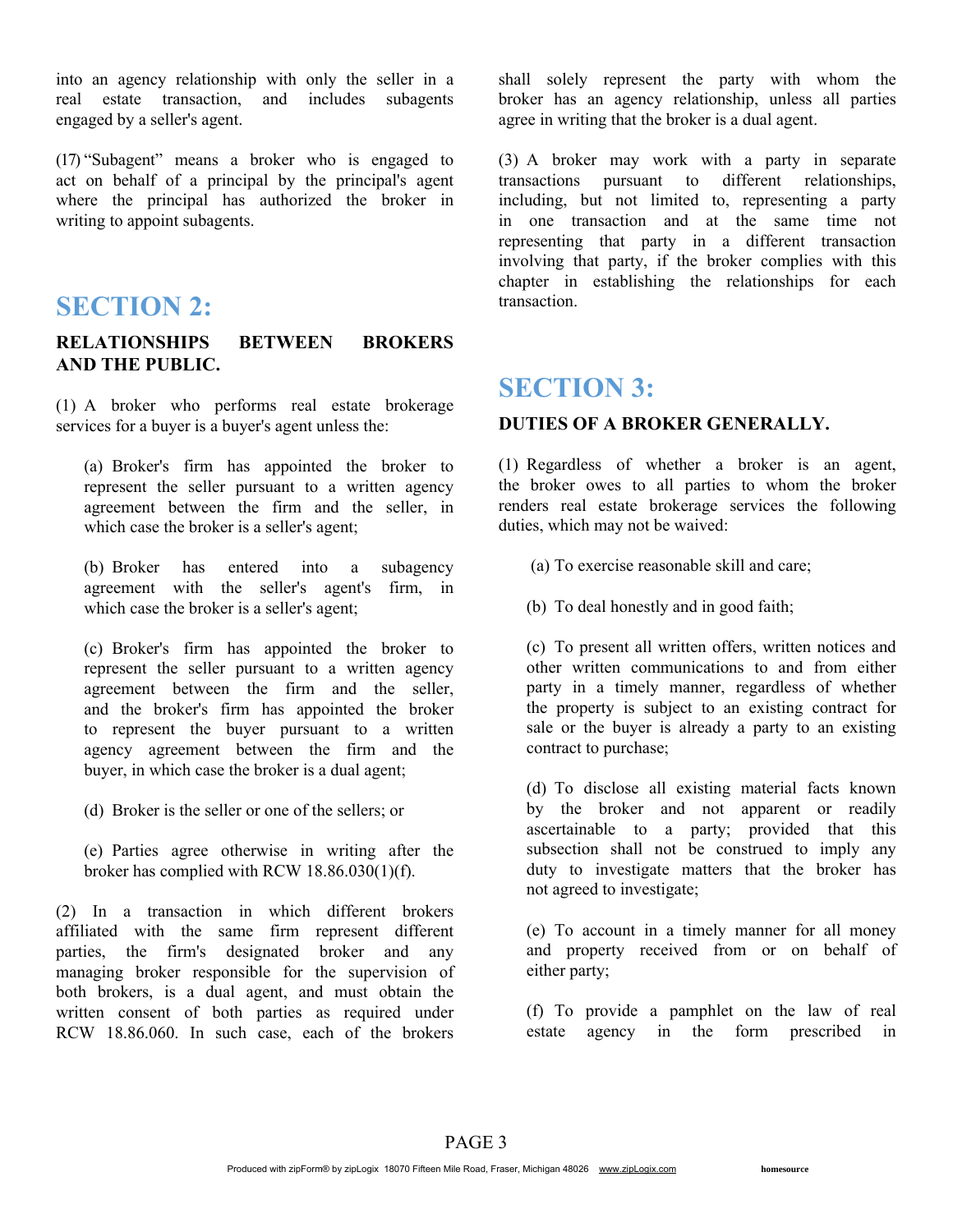RCW 18.86.120 to all parties to whom the broker renders real estate brokerage services, before the party signs an agency agreement with the broker, signs an offer in a real estate transaction handled by the broker, consents to dual agency, or waives any rights, under RCW 18.86.020(1)(e),  $18.86.040(1)(e)$ ,  $18.86.050(1)(e)$ , or  $18.86.060(2)$ (e) or (f), whichever occurs earliest; and

(g) To disclose in writing to all parties to whom the broker renders real estate brokerage services, before the party signs an offer in a real estate transaction handled by the broker, whether the broker represents the buyer, the seller, both parties, or neither party. The disclosure shall be set forth in a separate paragraph entitled "Agency Disclosure" in the agreement between the buyer and seller or in a separate writing entitled "Agency Disclosure."

(2) Unless otherwise agreed, a broker owes no duty to conduct an independent inspection of the property or to conduct an independent investigation of either party's financial condition, and owes no duty to independently verify the accuracy or completeness of any statement made by either party or by any source reasonably believed by the broker to be reliable.

## SECTION 4:

### DUTIES OF A SELLER'S AGENT.

(1) Unless additional duties are agreed to in writing signed by a seller's agent, the duties of a seller's agent are limited to those set forth in RCW 18.86.030 and the following, which may not be waived except as expressly set forth in (e) of this subsection:

(a) To be loyal to the seller by taking no action that is adverse or detrimental to the seller's interest in a transaction;

(b) To timely disclose to the seller any conflicts of interest;

(c) To advise the seller to seek expert advice on matters relating to the transaction that are beyond the agent's expertise;

(d) Not to disclose any confidential information from or about the seller, except under subpoena or court order, even after termination of the agency relationship; and

(e) Unless otherwise agreed to in writing after the seller's agent has complied with RCW  $18.86.030(1)(f)$ , to make a good faith and continuous effort to find a buyer for the property; except that a seller's agent is not obligated to seek additional offers to purchase the property while the property is subject to an existing contract for sale.

(2) (a) The showing of properties not owned by the seller to prospective buyers or the listing of competing properties for sale by a seller's agent does not in and of itself breach the duty of loyalty to the seller or create a conflict of interest.

(b) The representation of more than one seller by different brokers affiliated with the same firm in competing transactions involving the same buyer does not in and of itself breach the duty of loyalty to the sellers or create a conflict of interest.

# SECTION 5:

### DUTIES OF A BUYER'S AGENT.

(1) Unless additional duties are agreed to in writing signed by a buyer's agent, the duties of a buyer's agent are limited to those set forth in RCW 18.86.030 and the following, which may not be waived except as expressly set forth in (e) of this subsection:

(a) To be loyal to the buyer by taking no action that is adverse or detrimental to the buyer's interest in a transaction;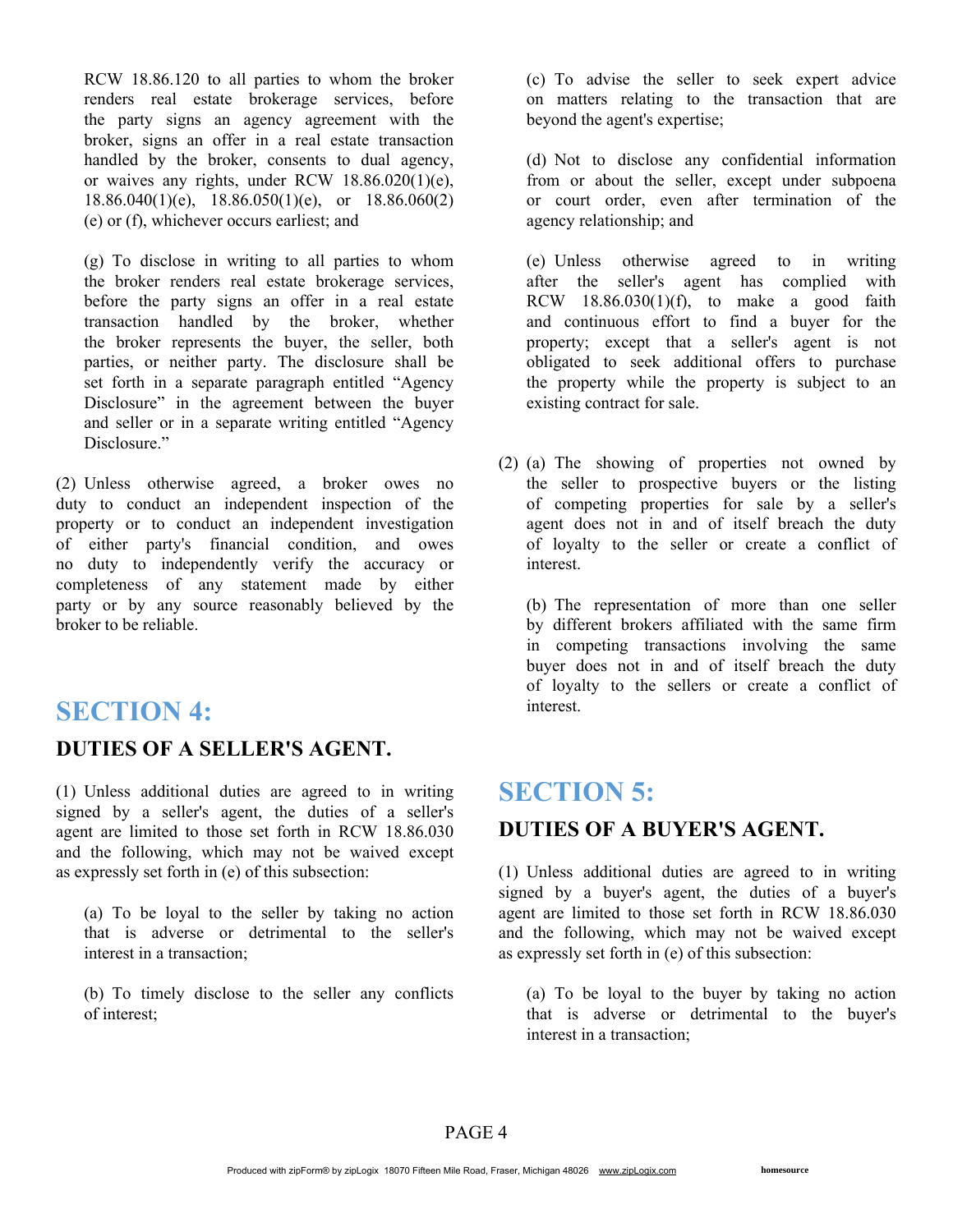(b) To timely disclose to the buyer any conflicts of interest;

(c) To advise the buyer to seek expert advice on matters relating to the transaction that are beyond the agent's expertise;

(d) Not to disclose any confidential information from or about the buyer, except under subpoena or court order, even after termination of the agency relationship; and

(e) Unless otherwise agreed to in writing after the buyer's agent has complied with RCW  $18.86.030(1)(f)$ , to make a good faith and continuous effort to find a property for the buyer; except that a buyer's agent is not obligated to:

(i) seek additional properties to purchase while the buyer is a party to an existing contract to purchase; or

(ii) show properties as to which there is no written agreement to pay compensation to the buyer's agent.

(2) (a) The showing of property in which a buyer is interested to other prospective buyers by a buyer's agent does not in and of itself breach the duty of loyalty to the buyer or create a conflict of interest.

(b) The representation of more than one buyer by different brokers affiliated with the same firm in competing transactions involving the same property does not in and of itself breach the duty of loyalty to the buyer or create a conflict of interest.

## SECTION 6:

#### DUTIES OF A DUAL AGENT.

(1) Notwithstanding any other provision of this chapter, a licensee may act as a dual agent only with the written consent of both parties to the transaction after the dual agent has complied with RCW 18.86.030(1)(f), which consent must include a statement of the terms of compensation.

(2) Unless additional duties are agreed to in writing signed by a dual agent, the duties of a dual agent are limited to those set forth in RCW 18.86.030 and the following, which may not be waived except as expressly set forth in (e) and (f) of this subsection:

(a) To take no action that is adverse or detrimental to either party's interest in a transaction;

(b) To timely disclose to both parties any conflicts of interest;

(c) To advise both parties to seek expert advice on matters relating to the transaction that are beyond the dual agent's expertise;

(d) Not to disclose any confidential information from or about either party, except under subpoena or court order, even after termination of the agency relationship;

(e) Unless otherwise agreed to in writing after the dual agent has complied with RCW 18.86.030(1) (f), to make a good faith and continuous effort to find a buyer for the property; except that a dual agent is not obligated to seek additional offers to purchase the property while the property is subject to an existing contract for sale; and

(f) Unless otherwise agreed to in writing after the dual agent has complied with RCW 18.86.030(1) (f), to make a good faith and continuous effort to find a property for the buyer; except that a dual agent is not obligated to:

(i) seek additional properties to purchase while the buyer is a party to an existing contract to purchase; or

(ii) show properties as to which there is no written agreement to pay compensation to the dual agent.

(3) (a) The showing of properties not owned by the seller to prospective buyers or the listing of competing properties for sale by a dual agent does not in and of itself constitute action that is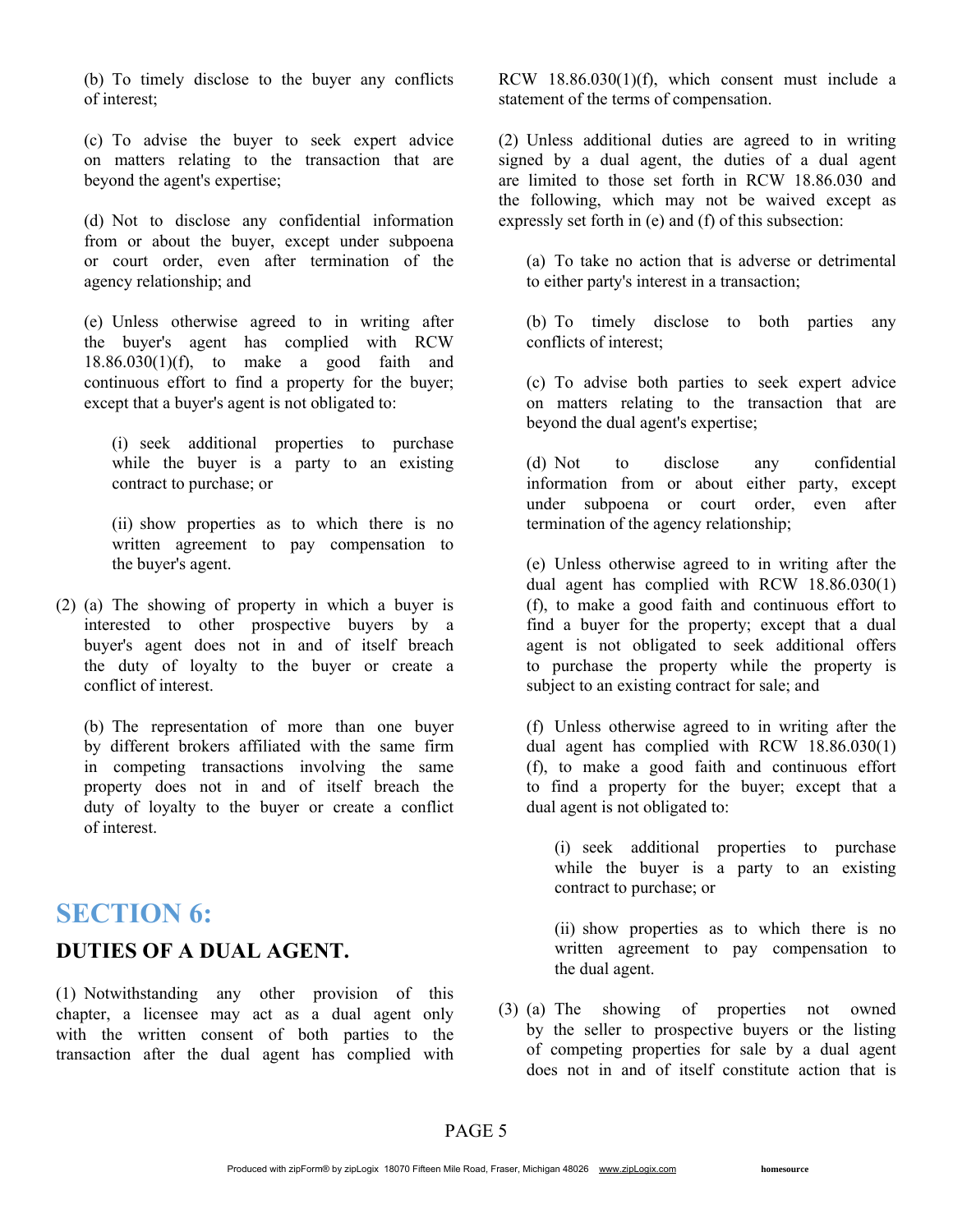adverse or detrimental to the seller or create a conflict of interest.

(b) The representation of more than one seller by different brokers licensed to the same firm in competing transactions involving the same buyer does not in and of itself constitute action that is adverse or detrimental to the sellers or create a conflict of interest.

(4) (a) The showing of property in which a buyer is interested to other prospective buyers or the presentation of additional offers to purchase property while the property is subject to a transaction by a dual agent does not in and of itself constitute action that is adverse or detrimental to the buyer or create a conflict of interest.

(b) The representation of more than one buyer by different brokers licensed to the same firm in competing transactions involving the same property does not in and of itself constitute action that is adverse or detrimental to the buyer or create a conflict of interest.

# SECTION 7:

### DURATION OF AGENCY RELATIONSHIP.

(1) The agency relationships set forth in this chapter commence at the time that the broker undertakes to provide real estate brokerage services to a principal and continue until the earliest of the following:

(a) Completion of performance by the broker;

(b) Expiration of the term agreed upon by the parties;

(c) Termination of the relationship by mutual agreement of the parties; or

(d) Termination of the relationship by notice from either party to the other. However, such

a termination does not affect the contractual rights of either party.

(2) Except as otherwise agreed to in writing, a broker owes no further duty after termination of the agency relationship, other than the duties of:

(a) Accounting for all moneys and property received during the relationship; and

(b) Not disclosing confidential information.

## SECTION 8:

### COMPENSATION.

(1) In any real estate transaction, a firm's compensation may be paid by the seller, the buyer, a third party, or by sharing the compensation between firms.

(2) An agreement to pay or payment of compensation does not establish an agency relationship between the party who paid the compensation and the broker.

(3) A seller may agree that a seller's agent's firm may share with another firm the compensation paid by the seller.

(4) A buyer may agree that a buyer's agent's firm may share with another firm the compensation paid by the buyer.

(5) A firm may be compensated by more than one party for real estate brokerage services in a real estate transaction, if those parties consent in writing at or before the time of signing an offer in the transaction.

(6) A firm may receive compensation based on the purchase price without breaching any duty to the buyer or seller.

(7) Nothing contained in this chapter negates the requirement that an agreement authorizing or employing a broker to sell or purchase real estate for compensation or a commission be in writing and signed by the seller or buyer.